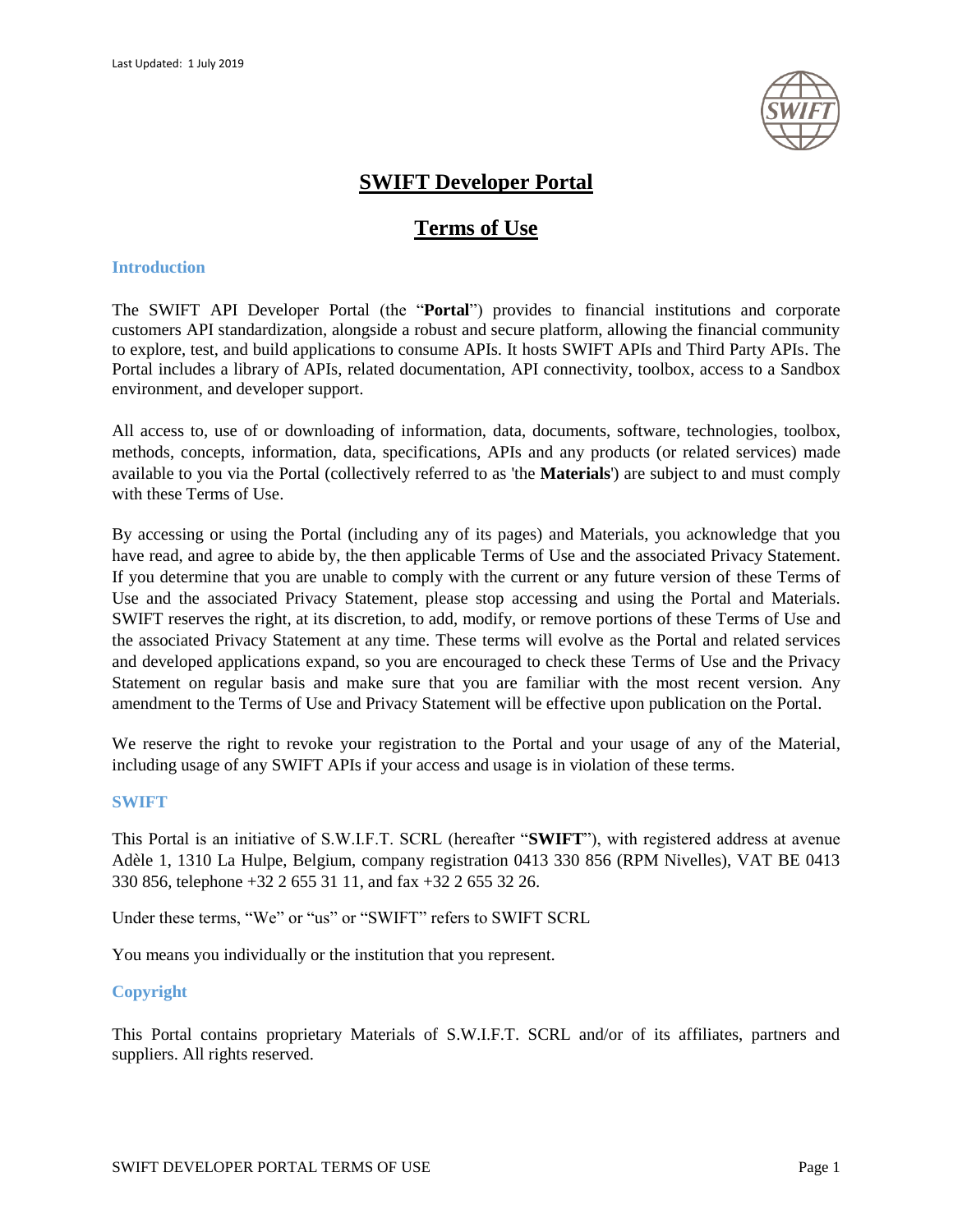

Unless expressly authorized otherwise herein, you are authorized to view, download and make available the Materials published on this Portal within your own organization as may be reasonably necessary for the purpose for which it is supplied, unmodified or unaltered in any way.

#### **Trademarks**

SWIFT is the trade name of S.W.I.F.T. SCRL. The following are registered trademarks of SWIFT: SWIFT, the SWIFT logo, the Standards Forum logo, 3SKey, Innotribe, Sibos, SWIFTNet, MyStandards, SWIFT Institute, UETR. Other product, service or company names mentioned in this site are trade names, trademarks, or registered trademarks of their respective owners.

# **Intellectual property**

Unless otherwise provided herein, any and all rights, including title, ownership rights, copyright, trademark, patents, and any other intellectual property rights of whatever nature, in the Portal, and Materials described and offered on this Portal, including any associated processes or any derivative works or updates or upgrades of any of the foregoing, will remain the sole and exclusive property of SWIFT and/or its suppliers. In the event that you choose to provide SWIFT with feedback, suggestions or comments regarding this Portal and the Materials, or your use thereof, you agree, without limiting the foregoing, that SWIFT will be free to use, copy, modify, create derivative works, distribute, publicly display, publicly perform, grant sublicenses to, and otherwise exploit in any manner such feedback, suggestions or comments, for any and all purposes, with no obligation of any kind to you

# **Registration**

To access SWIFT APIs from your own application, the toolbox Materials, and to have the ability to create API Keys and test your applications, you will first need to register as an API Developer. After registering, you will be able to request and be granted a key to plug into your own application in order to call our APIs. You must keep your registration information accurate, complete, and current for so long as you use the Portal and Materials. You are fully responsible for all use that occurs under your registration ID, including any activities by you or your employees' contractors or agents. If you believe an unauthorized person has gained access to your Registration ID or secure key we issue you, you must notify us as soon as possible.

#### **Use of the Portal, its content and Materials**

You can access the Portal and use the Materials for the purpose of:

- Understanding the business value that APIs provide and in which use cases could the APIs be applicable to.
- Learning the technical specification in order to consume the API services in the expected manner.
- Developing and testing the client applications based on the mock APIs provided in the sandbox environment.

Posting any API related questions.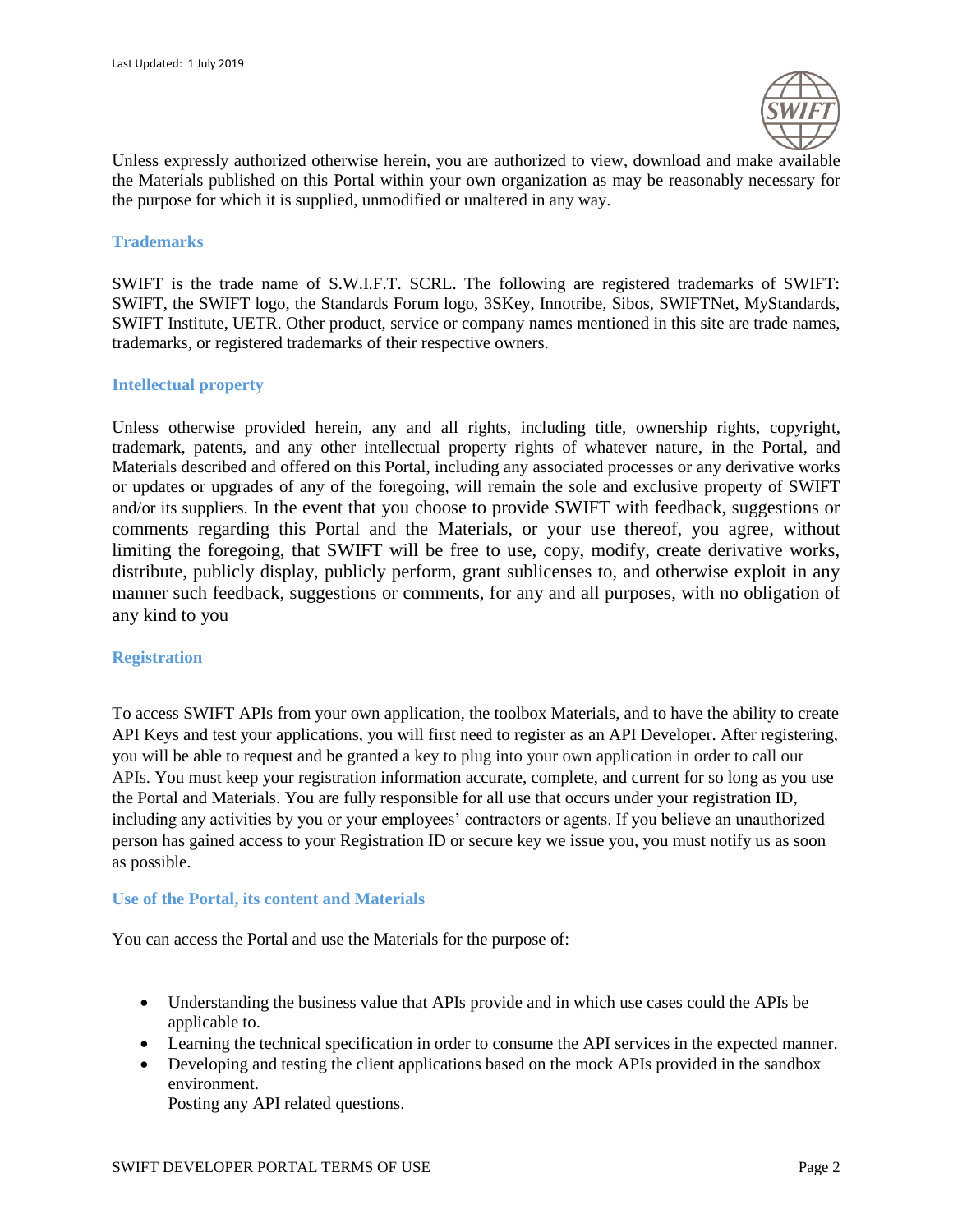

(Hereinafter referred to as the "**Purpose**")

Unless otherwise indicated herein, for the Purposes mentioned here-above SWIFT grants you a worldwide, royalty-free, non-exclusive license to use the specifications, documentations and APIs available on the Portal, (or portions thereof) with or without modifications, or as part of a larger work.

This Portal aims to facilitate the access, development and management of APIs, standards specifications, usage guidelines and related documentation in a professional and structured environment for the financial industry in general.

This Portal and Material might be subject to certain export control, sanctions or other legal restrictions. By using, accessing and registering to use the Portal and any Materials contained therein, you warrant that neither you nor anyone who you are granting access to the Portal are identified on any EU and/or US sanctions lists, nor are citizens or resident of any country restricted under EU and/or US sanctions programs.

To avoid potential abuses of this Portal, you agree that your usage of the Portal and Material is subject to some restrictions described under our Code of Conduct.

## **Code of conduct**

- only use the Portal to exchange content that relates to APIs, standards specifications and usage guidelines;
- only use the Materials for the authorized Purposes;
- refrain from using the Portal or Materials in any manner that is competitive, harmful or detrimental to SWIFT or SWIFT users;
- ensure that any content that you make available does not infringe the rights of SWIFT, another user, or any third party;
- in particular, ensure that you always have the appropriate permissions or clearances before posting any content on this Portal, and refrain from infringing any intellectual property rights, privacy and data protection laws, confidentiality commitments, trade or business secrets, banking secrecy, or other laws when using the Portal;
- refrain from making any statements on the Portal or to include or use the Materials in a manner that could be perceived as disrespectful, misrepresenting, libelous, hateful or otherwise harmful to SWIFT, another user, or any third party;
- refrain from using the Portal in a way that could give rise to competition law issues (such as pricefixing or market allocation agreements), and always conduct discussions with competitors in accordance with applicable antitrust regulations;
- ensure that any software, codes, specifications, documentations, databases, or any other content that you post on, or link to, the Portal are free from viruses, corrupt files, defects or any other sources of harm that can impair the operation of this Portal or any other systems; and
- refrain from using the Portal for purposes of commercial advertising
- refrain from removing any notices or mark on the Materials
- Only use dummy data when testing your application on the Portal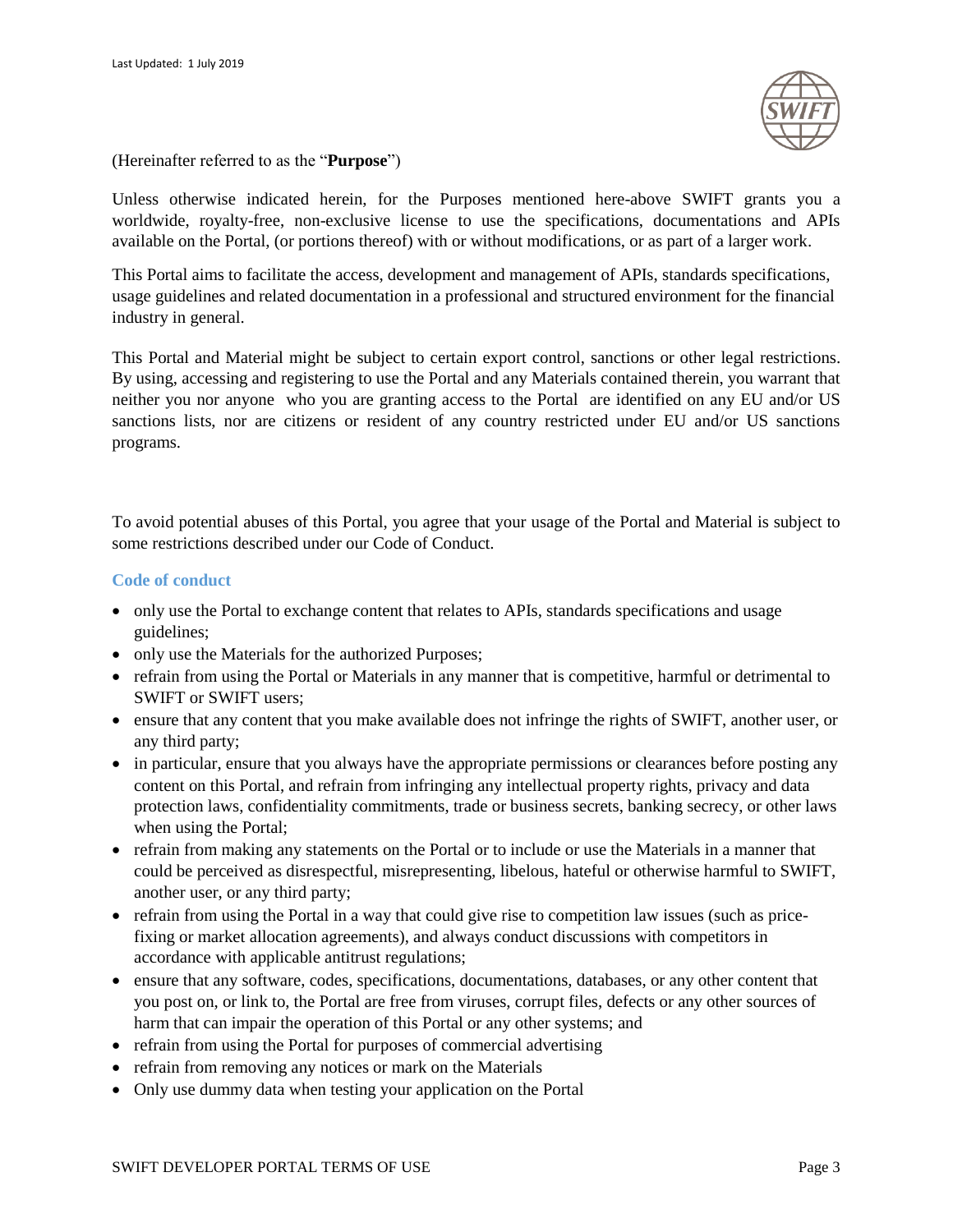

 refrain from using, disclosing any information that you would be given access to through this Portal or in connection with any Materials that is not generally known to the public (confidential information), which is confidential or proprietary to SWIFT. You agree to use such information only for the authorized Purpose and in accordance with these Terms of Use.

SWIFT reserves the sole right and discretion to determine whether your use of the Portal or any Materials complies with these Terms. You agree to indemnify SWIFT against any claims from other users or third parties relating to illegal content that you posted on this Portal or to any other acts that you performed in violation of these Terms of Use.

# **Open Source API Materials**

To facilitate your SWIFT API integration, SWIFT may make certain SDKs, specifications and/or libraries available to you under a separate open source license. You agree that any API integration facilitated with such open source SDK(s) and/or libraries remains subject to these Terms of Use.

# **Warranty Disclaimer and Limited Liability**

SWIFT uses reasonable efforts to operate this Portal, but makes no representation as to the appropriateness, reliability, suitability, fitness for purpose, usefulness, or accuracy of it. All contents, Materials and services provided by SWIFT on this Portal (including but not limited to the APIs, the Portal, or any SWIFT trademarks) are provided "AS IS", and without any guarantee or warranty of any kind.

SWIFT EXCLUDES ALL LIABILITY (TO THE EXTENT PERMITTED BY APPLICABLE LAW) FOR ANY COSTS, LOSSES, CLAIMS, DAMAGES, EXPENSES OR PROCEEDINGS OF WHATEVER NATURE INCURRED OR SUFFERED BY YOU ARISING DIRECTLY OR INDIRECTLY IN CONNECTION WITH YOUR USE OF THIS SITE AND ITS CONTENTS, OR DUE TO ANY UNAVAILABILITY OF PARTS OR ALL OF THE PORTAL OR ANY MATERIALS OR ASSOCIATED SERVICES. SWIFT, ITS LICENSORS, AND THEIR SUPPLIERS FURTHER EXPRESSLY DISCLAIM ALL WARRANTIES AND CONDITIONS OF ANY KIND, WHETHER EXPRESS OR IMPLIED, INCLUDING THE IMPLIED WARRANTIES AND CONDITIONS OF MERCHANTABILITY, FITNESS FOR A PARTICULAR PURPOSE, AND NON-INFRINGEMENT.

This clause applies without prejudice to any other terms applicable to any specific Material published on this Portal. **The use of the Portal, the APIs or Materials (including the Sandbox) is entirely at your own risk.**

# **Term and Termination**

These Terms of Use will continue to apply until terminated as described below.

SWIFT reserves the right to terminate these Terms of Use or discontinue the access to this Portal, or any portion or feature, for any reason and at any time without liability or other obligation to any user. Your rights to use the Portal and any service or Material offered through the Portal terminate automatically if (a) You violate any of these Terms, (b) SWIFT publicly notify its users of termination of the Portal on SWIFT.com, (c) SWIFT sends a written notice of termination to you, or (d) SWIFT disables access to the Portal in part or in whole to you.